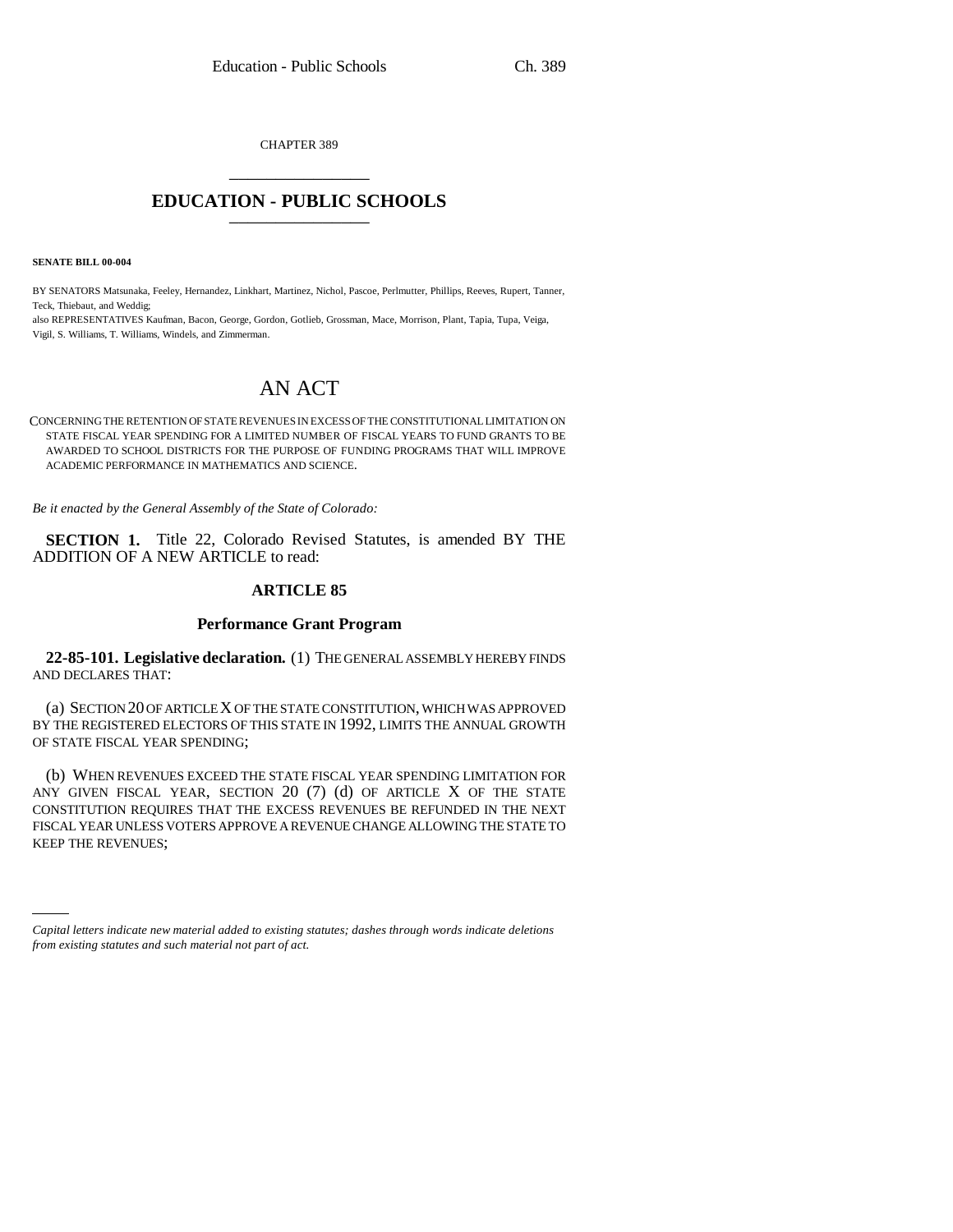(c) REVENUES ARE CURRENTLY ESTIMATED TO EXCEED THE STATE FISCAL YEAR SPENDING LIMITATION FOR THE 1999-2000 STATE FISCAL YEAR AND AT LEAST THE FOUR SUCCEEDING FISCAL YEARS;

(d) TO ENSURE THAT COLORADO AND ITS RESIDENTS CAN CONTINUE TO COMPETE SUCCESSFULLY IN THE GLOBAL ECONOMY, IT IS NECESSARY TO IMPROVE THE ACADEMIC PERFORMANCE OF SCHOOL DISTRICTS IN COLORADO;

(e) IT IS NECESSARY FOR A PORTION OF THE EXCESS STATE REVENUES BEING COLLECTED BY THE STATE TO BE EXPENDED TO IMPROVE THE ACADEMIC PERFORMANCE OF SCHOOL DISTRICTS IN COLORADO; AND

(f) IT IS ALSO NECESSARY TO ENACT LEGISLATION SEEKING VOTER APPROVAL TO RETAIN FOR A LIMITED NUMBER OF FISCAL YEARS A PORTION OF EXCESS STATE REVENUES TO BE EXPENDED TO IMPROVE THE ACADEMIC PERFORMANCE OF SCHOOL DISTRICTS IN COLORADO BY PROVIDING PERFORMANCE GRANTS TO SCHOOL DISTRICTS FOR THE PURPOSE OF FUNDING PROGRAMS THAT WILL IMPROVE ACADEMIC PERFORMANCE.

**22-85-102. Definitions.** AS USED IN THIS ARTICLE, UNLESS THE CONTEXT OTHERWISE REQUIRES:

(1) "ACADEMIC PERFORMANCE" MEANS STUDENT PERFORMANCE IN THE AREAS OF MATHEMATICS AND SCIENCE WHICH MAY INCLUDE STUDENT PERFORMANCE ON THE MATHEMATICS AND SCIENCE ASSESSMENTS ADMINISTERED PURSUANT TO SECTION 22-7-409.

(2) "COMMITTEE" MEANS THE PERFORMANCE GRANT REVIEW COMMITTEE ESTABLISHED PURSUANT TO SECTION 22-85-104 (1).

(3) "SCHOOL DISTRICT" MEANS ANY SCHOOL DISTRICT ORGANIZED AND EXISTING PURSUANT TO LAW BUT DOES NOT INCLUDE A JUNIOR COLLEGE DISTRICT.

(4) "STATE BOARD" MEANS THE STATE BOARD OF EDUCATION CREATED PURSUANT TO SECTION 1 OF ARTICLE IX OF THE STATE CONSTITUTION.

**22-85-103. School performance grant fund - creation.** (1) THERE IS HEREBY CREATED IN THE STATE TREASURY THE SCHOOL PERFORMANCE GRANT FUND, WHICH SHALL CONSIST OF GENERAL FUND REVENUES TRANSFERRED TO THE FUND PURSUANT TO SUBSECTION (2) OF THIS SECTION. ALL INTEREST DERIVED FROM THE DEPOSIT AND INVESTMENT OF MONEYS IN THE FUND SHALL BE CREDITED TO THE FUND. ANY MONEYS REMAINING IN THE FUND AT THE END OF ANY STATE FISCAL YEAR SHALL NOT REVERT OR BE TRANSFERRED TO THE GENERAL FUND OF THE STATE.

(2) NO LATER THAN FEBRUARY 1 OF EACH CALENDAR YEAR BEGINNING ON OR AFTER JANUARY 1, 2001, BUT BEFORE JANUARY 1, 2006, THE STATE TREASURER SHALL TRANSFER AN AMOUNT OF REVENUE FROM THE GENERAL FUND TO THE SCHOOL PERFORMANCE GRANT FUND CREATED IN SUBSECTION (1) OF THIS SECTION EQUAL TO THE LESSER OF:

(a) FIFTY MILLION DOLLARS; OR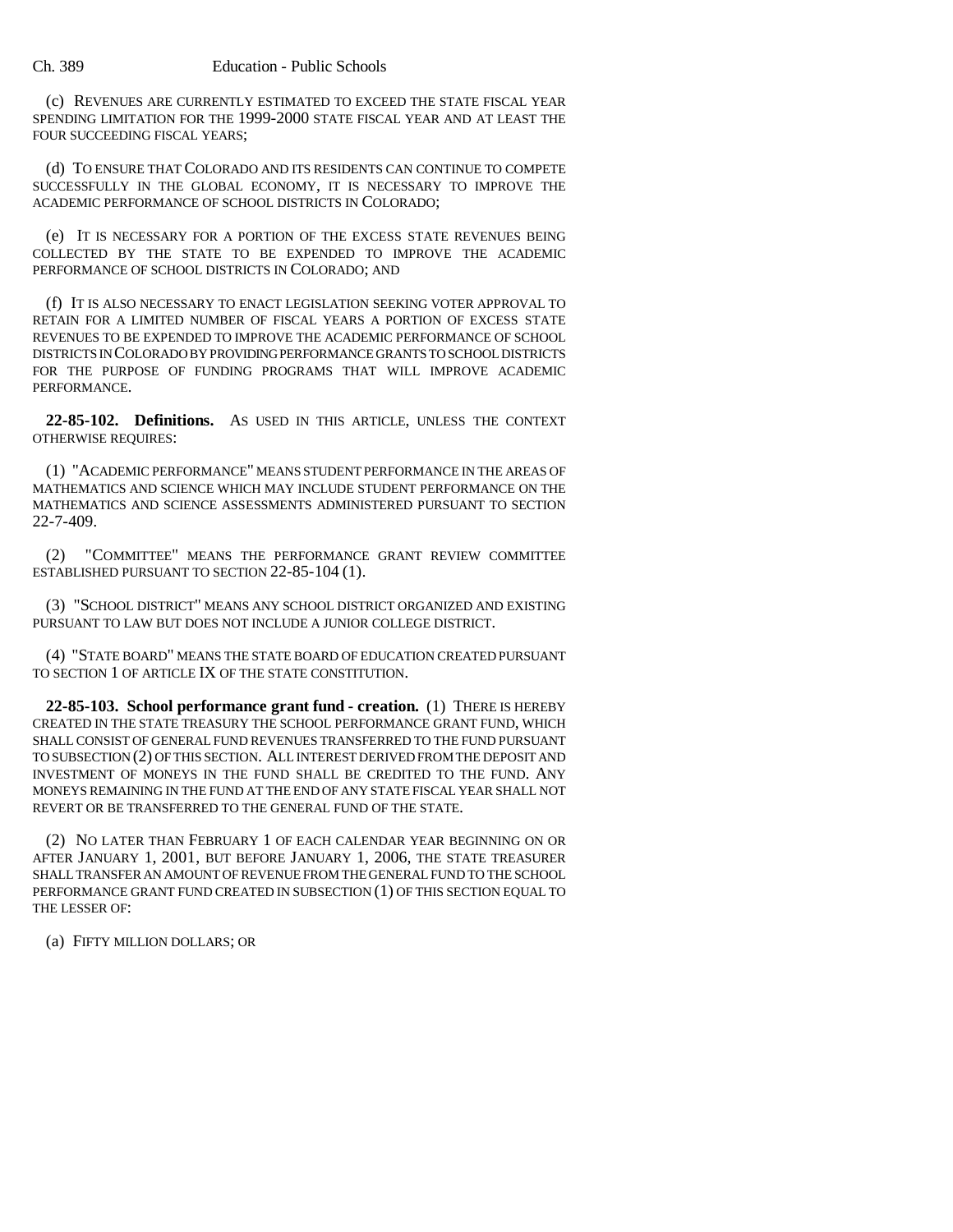(b) AS CERTIFIED AND AUDITED BASED UPON THE FINANCIAL REPORT PREPARED IN ACCORDANCE WITH SECTION 24-77-106.5, C.R.S., THE AMOUNT OF STATE REVENUE FROM SOURCES NOT EXCLUDED FROM STATE FISCAL YEAR SPENDING THAT IS IN EXCESS OF THE FISCAL YEAR SPENDING LIMITATION IMPOSED UPON THE STATE BY SECTION 20 (7) (a) OF ARTICLE X OF THE STATE CONSTITUTION FOR THE STATE FISCAL YEAR ENDING IN THE CALENDAR YEAR IMMEDIATELY PRECEDING ANY CALENDAR YEAR IN WHICH A TRANSFER TO THE FUND IS TO BE MADE.

(3) REVENUES TRANSFERRED TO THE SCHOOL PERFORMANCE GRANT FUND PURSUANT TO SUBSECTION (2) OF THIS SECTION SHALL CONSTITUTE A VOTER-APPROVED REVENUE CHANGE AND SUCH REVENUES SHALL NOT BE INCLUDED IN EITHER STATE OR LOCAL GOVERNMENT FISCAL YEAR SPENDING FOR PURPOSES OF SECTION 20 OF ARTICLE X OF THE STATE CONSTITUTION AND SECTION 24-77-102 (17), C.R.S.

(4) ANY TRANSFER OF REVENUE FROM THE GENERAL FUND TO THE SCHOOL PERFORMANCE GRANT FUND PURSUANT TO SUBSECTION (2) OF THIS SECTION SHALL NOT BE DEEMED TO BE AN APPROPRIATION SUBJECT TO THE LIMITATION ON STATE GENERAL FUND APPROPRIATIONS SET FORTH IN SECTION 24-75-201.1, C.R.S.

**22-85-104. Performance grant review committee - membership - duties.** (1) (a) THERE IS HEREBY ESTABLISHED THE PERFORMANCE GRANT REVIEW COMMITTEE. THE COMMITTEE SHALL CONSIST OF THE FOLLOWING MEMBERS:

(I) THE MEMBERS OF THE STATE BOARD;

(II) THREE MEMBERS APPOINTED BY THE GOVERNOR WHO NEED NOT BE CONFIRMED BY THE SENATE;

(III) THREE MEMBERS FROM THE HOUSE OF REPRESENTATIVES APPOINTED BY THE SPEAKER OF THE HOUSE OF REPRESENTATIVES, NO MORE THAN TWO OF WHOM SHALL BE OF THE SAME POLITICAL PARTY; AND

(IV) THREE MEMBERS FROM THE SENATE, TWO APPOINTED BY THE PRESIDENT OF THE SENATE AND ONE APPOINTED BY THE MINORITY LEADER OF THE SENATE.

(b) THE TERM OF EACH MEMBER APPOINTED BY THE GOVERNOR SHALL BE FOUR YEARS; EXCEPT THAT, OF SUCH MEMBERS FIRST APPOINTED, ONE SHALL BE APPOINTED FOR A TERM OF TWO YEARS. THE TERM OF EACH MEMBER FROM THE GENERAL ASSEMBLY SHALL EXPIRE AT THE END OF THE MEMBER'S LEGISLATIVE TERM AND THE TERM OF EACH MEMBER FROM THE STATE BOARD SHALL EXPIRE AT THE END OF THE MEMBER'S STATE BOARD TERM. ALL MEMBERS OF THE COMMITTEE SHALL BE ELIGIBLE FOR REAPPOINTMENT. A MEMBER APPOINTED TO FILL THE VACANCY OF ANOTHER MEMBER ARISING OTHER THAN BY EXPIRATION OF SUCH OTHER MEMBER'S TERM SHALL BE APPOINTED FOR THE UNEXPIRED TERM OF SUCH OTHER MEMBER.

(2) MEMBERS OF THE COMMITTEE SHALL SERVE WITHOUT COMPENSATION.

(3) THE COMMITTEE SHALL HAVE THE FOLLOWING POWERS, DUTIES, AND FUNCTIONS: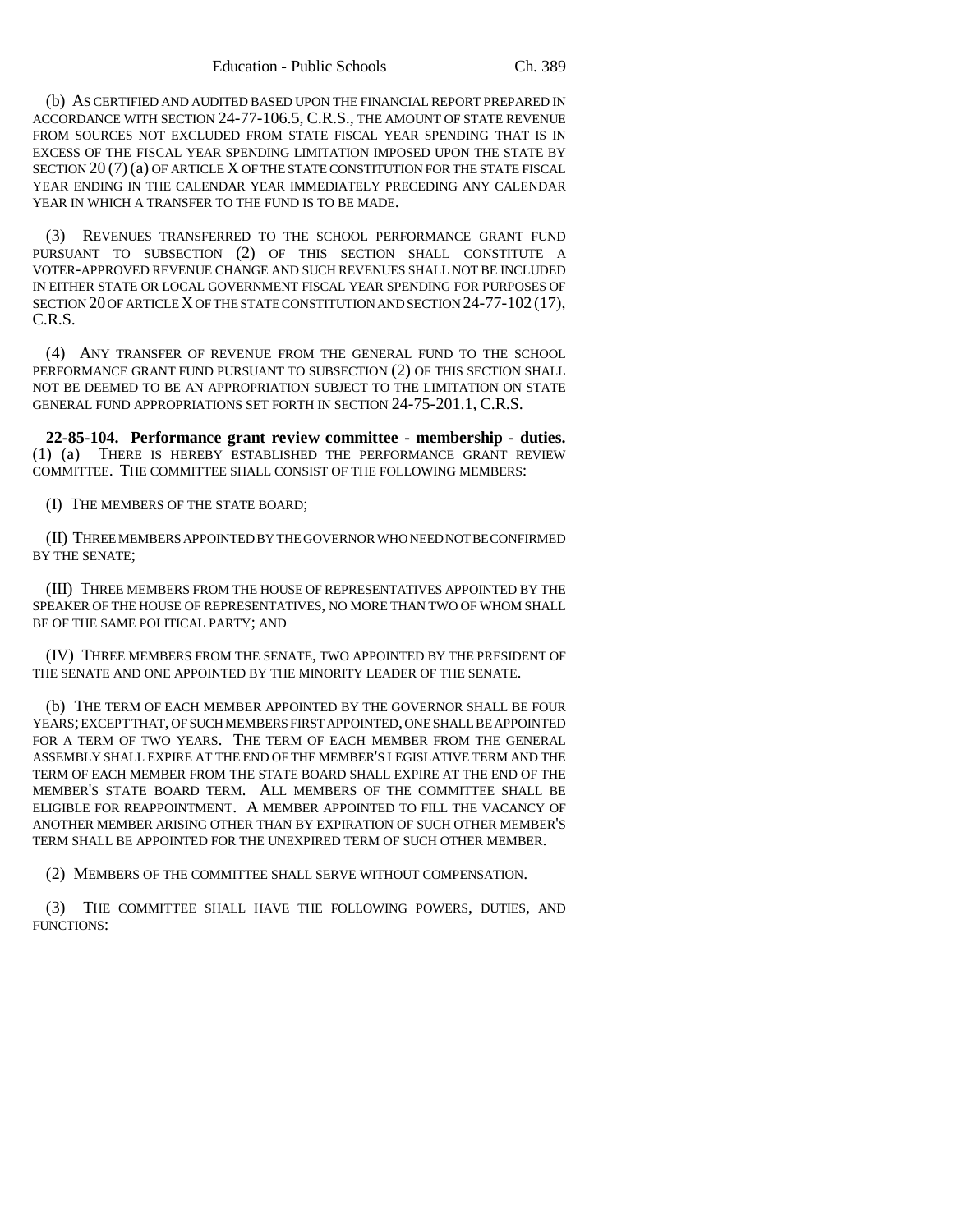(a) TO RECEIVE AND REVIEW APPLICATIONS FOR PERFORMANCE GRANTS SUBMITTED BY SCHOOL DISTRICTS PURSUANT TO THIS ARTICLE;

(b) TO EXPEND MONEYS IN THE SCHOOL PERFORMANCE GRANT FUND FOR THE PURPOSE OF ISSUING PERFORMANCE GRANTS TO SCHOOL DISTRICTS FOR THE PURPOSE OF INCREASING ACADEMIC PERFORMANCE;

(c) TO PROMULGATE RULES IN ACCORDANCE WITH ARTICLE 4 OF TITLE 24,C.R.S., THAT DEFINE OR RELATE TO THE GRANT APPLICATION PROCESS; AND

(d) TO EXERCISE ANY OTHER POWERS NECESSARY TO OVERSEE THE PERFORMANCE GRANT PROGRAM ESTABLISHED BY THIS ARTICLE.

**22-85-105. Performance grants - eligible programs - evaluation of applications.** (1) GRANTS MAY BE PROVIDED FROM THE SCHOOL PERFORMANCE GRANT FUND BY THE COMMITTEE TO SCHOOL DISTRICTS ONLY FOR NEW OR ONGOING SCHOOL DISTRICT PROGRAMS THAT HAVE THE PRIMARY PURPOSE OF INCREASING ACADEMIC PERFORMANCE. ANY SCHOOL DISTRICT, INCLUDING A CHARTER SCHOOL DISTRICT AS DEFINED IN SECTION 22-30.5-203 (1), MAY APPLY DIRECTLY TO THE COMMITTEE FOR GRANTS. AN INDIVIDUAL SCHOOL, INCLUDING A CHARTER SCHOOL SUBJECT TO THE PROVISIONS OF PART 1 OF ARTICLE 30.5 OF THIS TITLE, MAY APPLY FOR GRANTS ONLY THROUGH THE SCHOOL DISTRICT IN WHICH IT IS LOCATED AND THE SCHOOL DISTRICT MAY, IN TURN, APPLY TO THE COMMITTEE FOR SUCH GRANTS PURSUANT TO THIS SECTION. IT IS THE INTENT OF THE GENERAL ASSEMBLY THAT SCHOOL DISTRICTS GIVE EQUAL CONSIDERATION TO THE NEEDS OF BOTH TRADITIONAL PUBLIC SCHOOLS AND CHARTER SCHOOLS ESTABLISHED PURSUANT TO ARTICLE 30.5 OF THIS TITLE WHEN SUBMITTING APPLICATIONS FOR GRANTS.

(2) ALL GRANT APPLICATIONS SUBMITTED TO THE COMMITTEE PURSUANT TO THIS SECTION SHALL BE SUBMITTED IN SUCH FORM AND IN ACCORDANCE WITH SUCH PROCEDURES AS THE COMMITTEE SHALL ESTABLISH BY RULE. SUCH APPLICATIONS SHALL INCLUDE THE INFORMATION REQUIRED BY SUBSECTION (3) OF THIS SECTION AND SUCH ADDITIONAL INFORMATION AS THE COMMITTEE MAY REQUIRE BY RULE. IN EVALUATING THE GRANT APPLICATIONS, THE COMMITTEE SHALL CONSIDER THE CRITERIA SET FORTH IN SUBSECTION (4) OF THIS SECTION AND SUCH ADDITIONAL CRITERIA AS THE COMMITTEE MAY ESTABLISH BY RULE. ALL RULES PROMULGATED BY THE COMMITTEE SHALL BE PROMULGATED IN ACCORDANCE WITH ARTICLE 4 OF TITLE 24, C.R.S.

(3) (a) ALL GRANT APPLICATIONS SUBMITTED BY A SCHOOL DISTRICT TO THE COMMITTEE PURSUANT TO THIS SECTION SHALL INCLUDE:

(I) A DESCRIPTION OF THE PROGRAM OR PROGRAMS FOR WHICH A GRANT IS REQUESTED;

(II) A SUMMARY OF ANY RESEARCH OR DATA THAT WOULD HELP THE COMMITTEE DETERMINE WHETHER AND TO WHAT EXTENT THE PROGRAM WILL IMPROVE ACADEMIC PERFORMANCE, INCLUDING A SUMMARY OF DATA, IF ANY, REGARDING THE IMPACT ON ACADEMIC PERFORMANCE OF SIMILAR PROGRAMS THAT HAVE BEEN IMPLEMENTED IN OTHER SCHOOL DISTRICTS;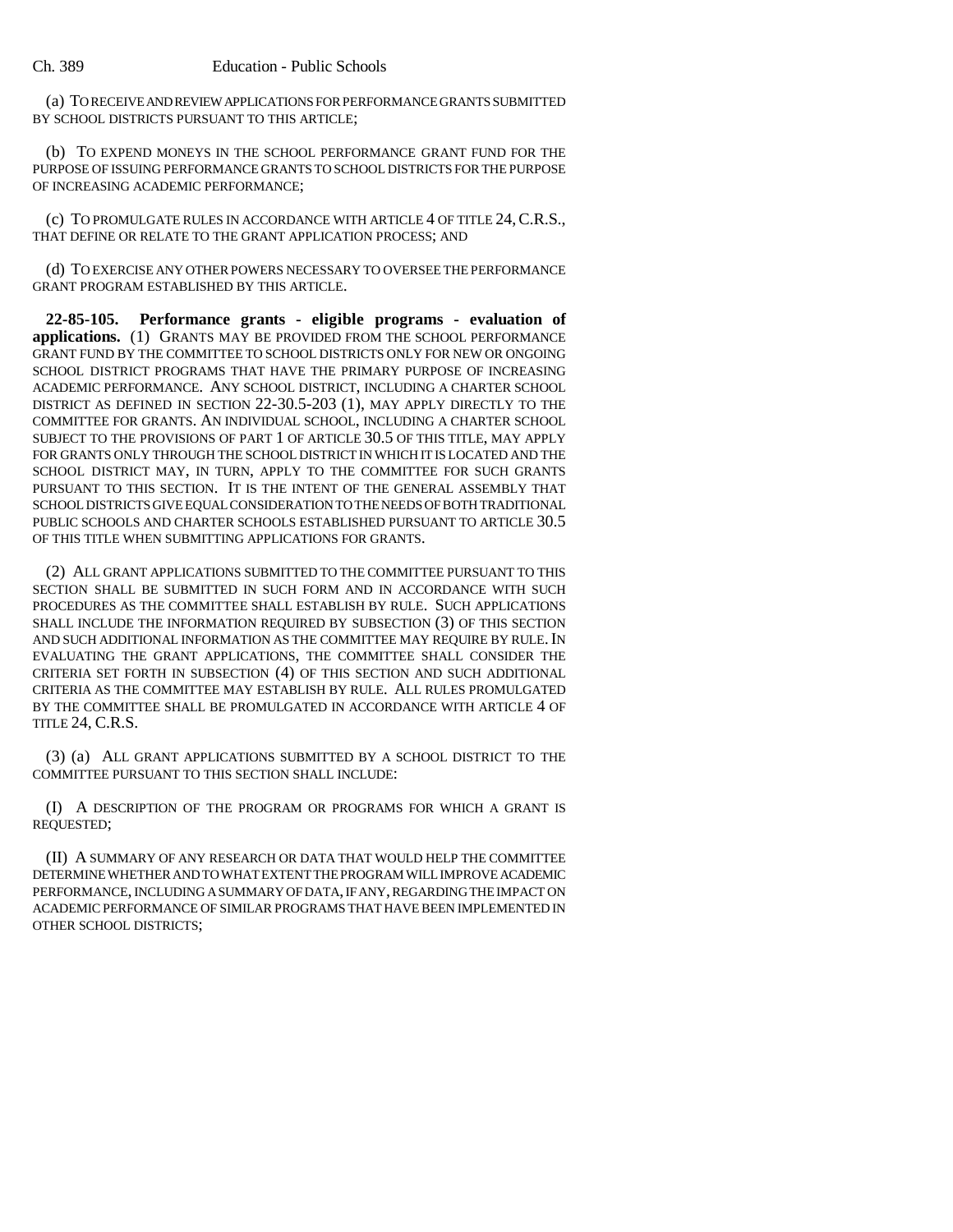(III) A SUMMARY OF ANY OTHER PROGRAMS CONSIDERED BY THE SCHOOL DISTRICT AND A COMPARISON OF SUCH PROGRAMS WITH THE PROGRAM FOR WHICH A GRANT IS REQUESTED;

(IV) A SUMMARY OF PERSONNEL CHANGES THAT WILL BE NECESSARY UPON IMPLEMENTATION OF THE PROGRAM;

(V) AN ITEMIZED SUMMARY OF THE ANTICIPATED COSTS OF THE PROGRAM;

(VI) A STATEMENT OF THE PERCENTAGE OF THE TOTAL ANTICIPATED COSTS OF THE PROGRAM THAT THE SCHOOL DISTRICT WILL PAY WITH MONEYS OTHER THAN GRANT MONEYS RECEIVED PURSUANT TO THIS SECTION; AND

(VII) A PROPOSAL FOR EVALUATING THE ACTUAL EFFECTIVENESS OF THE PROGRAM IN IMPROVING ACADEMIC PERFORMANCE.

(b) AN APPLICATION FOR A GRANT TO CONTINUE A PROGRAM FOR WHICH ONE OR MORE GRANTS HAVE PREVIOUSLY BEEN AWARDED PURSUANT TO THIS SECTION MAY INCORPORATE BY REFERENCE ANY RELEVANT INFORMATION INCLUDED IN ANY GRANT APPLICATION THAT RESULTED IN A PREVIOUS GRANT AWARD BUT SHALL UPDATE SUCH INFORMATION TO REFLECT ANY NEW DEVELOPMENTS AND INCLUDE ANY NEW INFORMATION AVAILABLE AS TO THE ACTUAL EFFECTIVENESS OF THE PROGRAM IN IMPROVING ACADEMIC PERFORMANCE AND THE ACTUAL COST OF IMPLEMENTING AND OPERATING THE PROGRAM.

(4) IN AWARDING GRANTS PURSUANT TO THIS SECTION, THE COMMITTEE SHALL GIVE PRIORITY TO SCHOOL DISTRICTS IN WHICH THE DISTRICT PERCENTAGE OF AT-RISK PUPILS AS DEFINED IN SECTION 22-54-103 (5.5) IS HIGHER THAN THE STATEWIDE AVERAGE PERCENTAGE OF AT-RISK PUPILS AS DEFINED IN SECTION 22-54-103 (14), SCHOOL DISTRICTS IN WHICH ACADEMIC PERFORMANCE IS BELOW AVERAGE IN COMPARISON TO OTHER SCHOOL DISTRICTS IN THE STATE, AND PROGRAMS THAT SHOW THE GREATEST POTENTIAL FOR IMPROVING ACADEMIC PERFORMANCE. IN EVALUATING A PARTICULAR GRANT APPLICATION, THE COMMITTEE SHALL CONSIDER THE FOLLOWING CRITERIA:

(a) THE PAST AND PRESENT RESULTS OF THE APPLICANT SCHOOL DISTRICT RELATIVE TO OTHER SCHOOL DISTRICTS WITH RESPECT TO ACHIEVEMENT OF THE ACCREDITATION INDICATORS ESTABLISHED PURSUANT TO SECTION 22-11-104;

(b) THE AVERAGE RATING OF ALL SCHOOLS FOR WHICH GRANT MONEY IS SOUGHT WITHIN THE APPLICANT SCHOOL DISTRICT ON THE INDEX DEVELOPED PURSUANT TO SECTION 22-11-302;

(c) THE ECONOMIC STATUS OF THE APPLICANT SCHOOL DISTRICT AS INDICATED BY THE MOST RECENT STATISTICAL DATA AVAILABLE, INCLUDING BUT NOT LIMITED TO:

(I) THE SCHOOL DISTRICT'S RANKING ON ASSESSED VALUE PER PUPIL, INCLUDING WHETHER THE SCHOOL DISTRICT'S ASSESSED VALUE PER PUPIL IS BELOW THE STATE AVERAGE; AND

(II) THE DISTRICT PERCENTAGE OF AT-RISK PUPILS AS DEFINED IN SECTION